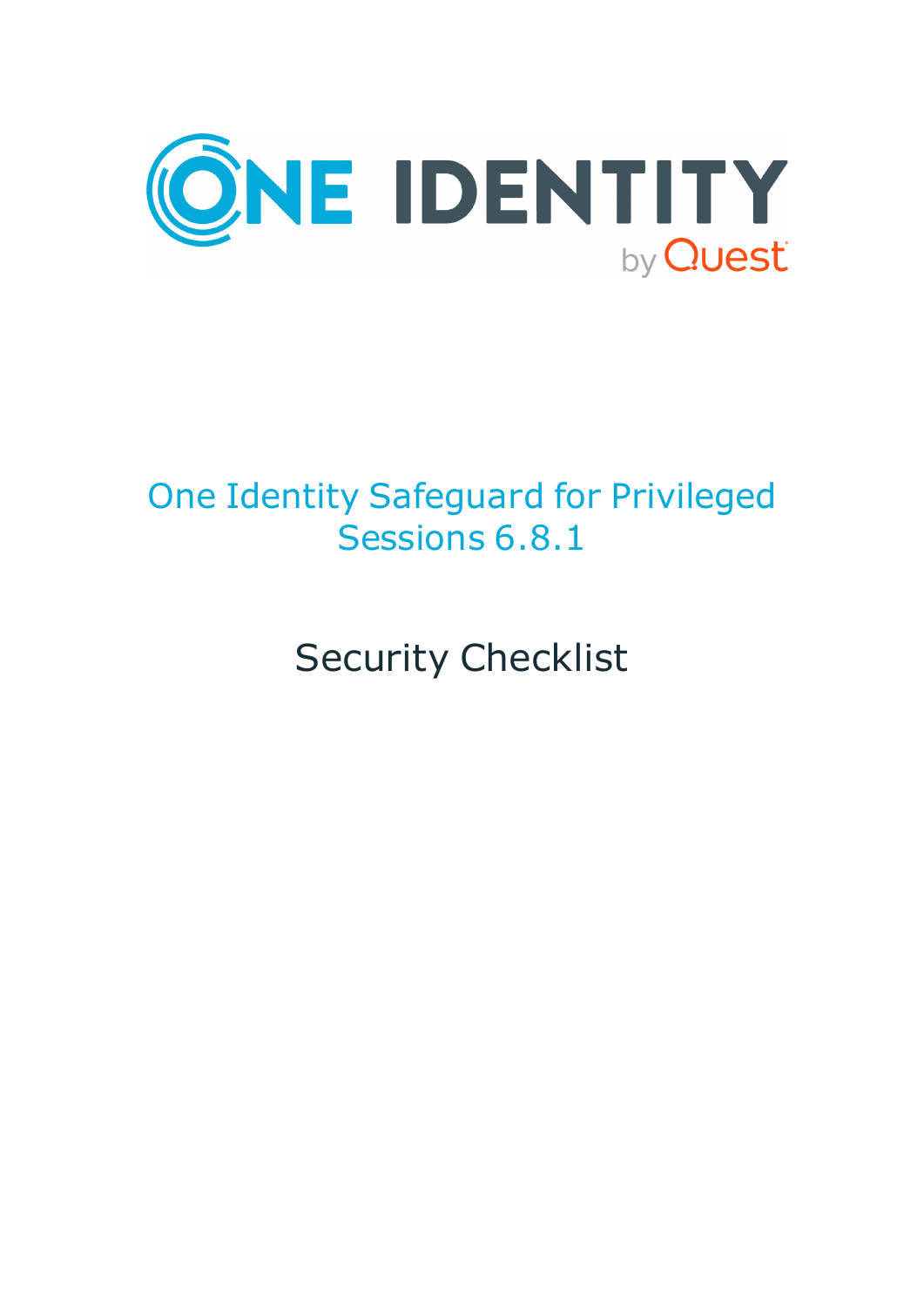### **Copyright 2021 One Identity LLC.**

### **ALL RIGHTS RESERVED.**

This guide contains proprietary information protected by copyright. The software described in this guide is furnished under a software license or nondisclosure agreement. This software may be used or copied only in accordance with the terms of the applicable agreement. No part of this guide may be reproduced or transmitted in any form or by any means, electronic or mechanical, including photocopying and recording for any purpose other than the purchaser's personal use without the written permission of One Identity LLC .

The information in this document is provided in connection with One Identity products. No license, express or implied, by estoppel or otherwise, to any intellectual property right is granted by this document or in connection with the sale of One Identity LLC products. EXCEPT AS SET FORTH IN THE TERMS AND CONDITIONS AS SPECIFIED IN THE LICENSE AGREEMENT FOR THIS PRODUCT, ONE IDENTITY ASSUMES NO LIABILITY WHATSOEVER AND DISCLAIMS ANY EXPRESS, IMPLIED OR STATUTORY WARRANTY RELATING TO ITS PRODUCTS INCLUDING, BUT NOT LIMITED TO, THE IMPLIED WARRANTY OF MERCHANTABILITY, FITNESS FOR A PARTICULAR PURPOSE, OR NON-INFRINGEMENT. IN NO EVENT SHALL ONE IDENTITY BE LIABLE FOR ANY DIRECT, INDIRECT, CONSEQUENTIAL, PUNITIVE, SPECIAL OR INCIDENTAL DAMAGES (INCLUDING, WITHOUT LIMITATION, DAMAGES FOR LOSS OF PROFITS, BUSINESS INTERRUPTION OR LOSS OF INFORMATION) ARISING OUT OF THE USE OR INABILITY TO USE THIS DOCUMENT, EVEN IF ONE IDENTITY HAS BEEN ADVISED OF THE POSSIBILITY OF SUCH DAMAGES. One Identity makes no representations or warranties with respect to the accuracy or completeness of the contents of this document and reserves the right to make changes to specifications and product descriptions at any time without notice. One Identity does not make any commitment to update the information contained in this document.

If you have any questions regarding your potential use of this material, contact:

One Identity LLC. Attn: LEGAL Dept 4 Polaris Way Aliso Viejo, CA 92656

Refer to our Web site ([http://www.OneIdentity.com](http://www.oneidentity.com/)) for regional and international office information.

### **Patents**

One Identity is proud of our advanced technology. Patents and pending patents may apply to this product. For the most current information about applicable patents for this product, please visit our website at [http://www.OneIdentity.com/legal/patents.aspx](http://www.oneidentity.com/legal/patents.aspx).

#### **Trademarks**

One Identity and the One Identity logo are trademarks and registered trademarks of One Identity LLC. in the U.S.A. and other countries. For a complete list of One Identity trademarks, please visit our website at [www.OneIdentity.com/legal](http://www.oneidentity.com/legal). All other trademarks are the property of their respective owners.

#### **Legend**

**WARNING: A WARNING icon highlights a potential risk of bodily injury or property damage, for which industry-standard safety precautions are advised. This icon is often associated with electrical hazards related to hardware.**

**CAUTION: A CAUTION icon indicates potential damage to hardware or loss of data if** A **instructions are not followed.**

SPS Security Checklist Updated - 15 January 2021, 06:18 Version - 6.8.1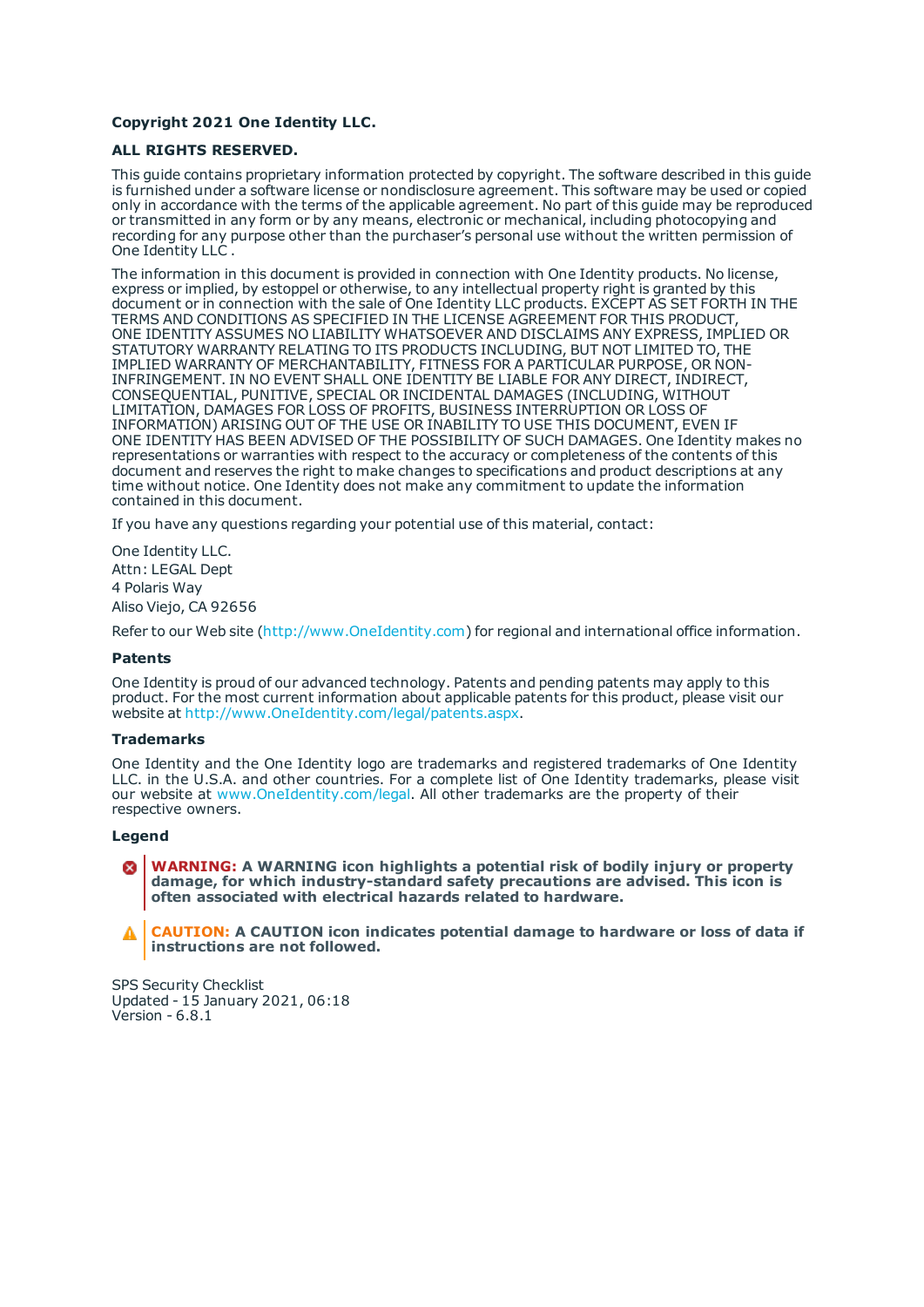## **Contents**

| Security checklist for configuring One Identity Safeguard for Privileged |  |
|--------------------------------------------------------------------------|--|
|                                                                          |  |
|                                                                          |  |
|                                                                          |  |
|                                                                          |  |
|                                                                          |  |
|                                                                          |  |
|                                                                          |  |
|                                                                          |  |

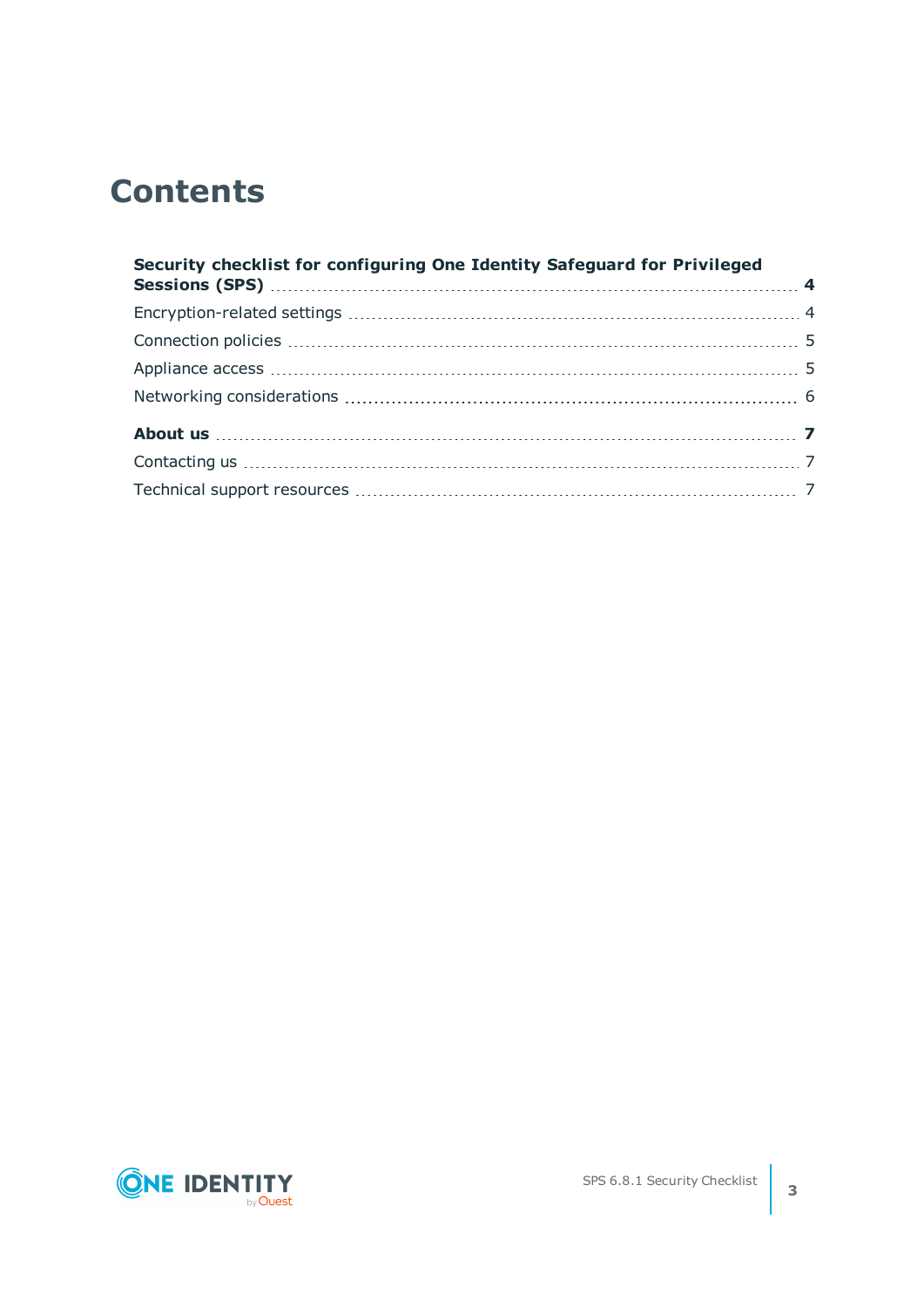# <span id="page-3-0"></span>**Security checklist for configuring One Identity Safeguard for Privileged Sessions (SPS)**

The following checklist is a set of recommendations and configuration best practices to ensure that your One Identity Safeguard for Privileged Sessions (SPS) is configured securely.

### <span id="page-3-1"></span>**Encryption-related settings**

- One Identity recommends using 2048-bit RSA keys (or stronger).
- Use strong passwords: at least 8 characters that include numbers, letters, special characters, and capital letters. For local One Identity Safeguard for Privileged Sessions (SPS) users, require the use of strong passwords (set **Users & Access Control > Settings > Minimal password strength** to strong). For details, see "Setting password policies for local users" in the [Administration](https://support.oneidentity.com/technical-documents/safeguard-for-privileged-sessions/6.8.1/administration-guide/user-management-and-access-control/setting-password-policies-for-local-users/) Guide.
- When exporting the configuration of SPS, or creating configuration backups, always use encryption. Handle the exported data with care, as it contains sensitive information, including credentials. For details on encrypting the configuration, see "Encrypting configuration backups with GPG" in the [Administration](https://support.oneidentity.com/technical-documents/safeguard-for-privileged-sessions/6.8.1/administration-guide/basic-settings/data-and-configuration-backups/encrypting-configuration-backups-with-gpg/) Guide.
- Use every keypair or certificate only for one purpose. Do not reuse cryptographic keys or certificates (for example, do not use the certificate of the One Identity Safeguard for Privileged Sessions (SPS) webserver to encrypt audit trails, or the same keypair for signing and encrypting data).
- Do not use the CBC block cipher mode, or the diffie-hellman-group1-sha1 key exchange algorithm. For details, see "Supported encryption [algorithms"](https://support.oneidentity.com/technical-documents/safeguard-for-privileged-sessions/6.8.1/administration-guide/ssh-specific-settings/supported-encryption-algorithms/) in the [Administration](https://support.oneidentity.com/technical-documents/safeguard-for-privileged-sessions/6.8.1/administration-guide/ssh-specific-settings/supported-encryption-algorithms/) Guide.
- Always encrypt your audit trails to protect sensitive data. For details, see ["Encrypting](https://support.oneidentity.com/technical-documents/safeguard-for-privileged-sessions/6.8.1/administration-guide/general-connection-settings/audit-policies/encrypting-audit-trails/)" audit trails" in the [Administration](https://support.oneidentity.com/technical-documents/safeguard-for-privileged-sessions/6.8.1/administration-guide/general-connection-settings/audit-policies/encrypting-audit-trails/) Guide.



SPS 6.8.1 Security Checklist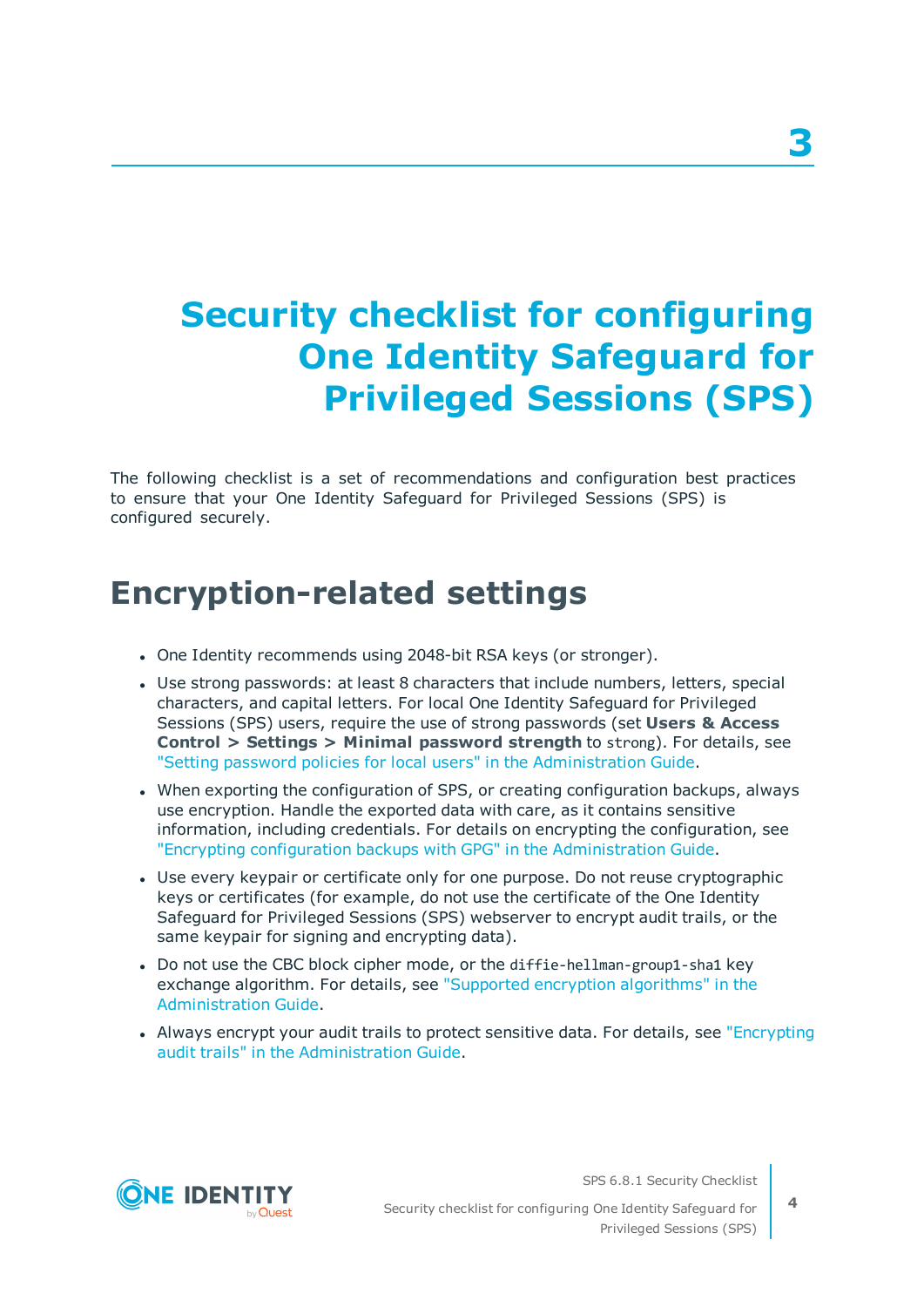# <span id="page-4-0"></span>**Connection policies**

- When configuring connection policies, always limit the source of the connection to the client network that requires access to the connection.
- Always use gateway authentication to authenticate clients. Do not trust the source IP address of a connection, or the result of server authentication.
- To prevent Denial of Service (DoS) attacks against One Identity Safeguard for Privileged Sessions (SPS), set the **Connection rate limit** option of your connection policies. For details, see "Configuring connections" in the [Administration](https://support.oneidentity.com/technical-documents/safeguard-for-privileged-sessions/6.8.1/administration-guide/general-connection-settings/configuring-connections/) Guide.
- Configure your RDP connection policies to use strong encryption. To enable SSLencryption for the RDP protocol, see "Enabling [TLS-encryption](https://support.oneidentity.com/technical-documents/safeguard-for-privileged-sessions/6.8.1/administration-guide/rdp-specific-settings/enabling-tls-encryption-for-rdp-connections/) for RDP connections" in the [Administration](https://support.oneidentity.com/technical-documents/safeguard-for-privileged-sessions/6.8.1/administration-guide/rdp-specific-settings/enabling-tls-encryption-for-rdp-connections/) Guide.
- In RDP connections, if the client uses the Windows login screen to authenticate on the server, the password of the client is visible in the audit trail. To avoid displaying the password when replaying the audit trail, you are recommended to encrypt the upstream traffic in the audit trail using a separate certificate from the downstream traffic. For details, see "Encrypting audit trails" in the [Administration](https://support.oneidentity.com/technical-documents/safeguard-for-privileged-sessions/6.8.1/administration-guide/general-connection-settings/audit-policies/encrypting-audit-trails/) Guide.
- Ensure that host key verification is enabled in SSH connection policies. That is, the **Server side host key settings > Allow plain host keys** and **Server side host key settings > Allow X.509 host certificates** options do not have the **No check required** option selected. For details, see ["Setting](https://support.oneidentity.com/technical-documents/safeguard-for-privileged-sessions/6.8.1/administration-guide/ssh-specific-settings/setting-the-ssh-host-keys--of-the-connection/) the SSH host keys of the connection" in the [Administration](https://support.oneidentity.com/technical-documents/safeguard-for-privileged-sessions/6.8.1/administration-guide/ssh-specific-settings/setting-the-ssh-host-keys--of-the-connection/) Guide.

### <span id="page-4-1"></span>**Appliance access**

• Accessing the One Identity Safeguard for Privileged Sessions (SPS) host directly using SSH is not recommended or supported, except for troubleshooting purposes. In such case, the One Identity Support Team will give you exact instructions on what to do to solve the problem.

For security reasons, disable SSH access to SPS when it is not needed. For details, see "Enabling SSH access to the One Identity [Safeguard](https://support.oneidentity.com/technical-documents/safeguard-for-privileged-sessions/6.8.1/administration-guide/managing-one-identity-safeguard-for-privileged-sessions-sps/accessing-the-one-identity-safeguard-for-privileged-sessions-sps-console/enabling-ssh-access-to-the-one-identity-safeguard-for-privileged-sessions-sps-host/) for Privileged Sessions (SPS) host" in the [Administration](https://support.oneidentity.com/technical-documents/safeguard-for-privileged-sessions/6.8.1/administration-guide/managing-one-identity-safeguard-for-privileged-sessions-sps/accessing-the-one-identity-safeguard-for-privileged-sessions-sps-console/enabling-ssh-access-to-the-one-identity-safeguard-for-privileged-sessions-sps-host/) Guide.

- Permit administrative access to SPS only from trusted networks. If possible, monitored connections and administrative access to the SPS web interface should originate from separate networks.
- Configure SPS to send an alert if a user fails to login to SPS. For details, see the **Login failed** alert in "System related traps" in the [Administration](https://support.oneidentity.com/technical-documents/safeguard-for-privileged-sessions/6.8.1/administration-guide/basic-settings/configuring-system-monitoring-on-sps/system-related-traps/) Guide.
- <sup>l</sup> Configure **Disk space fill-up prevention**, and configure SPS to send an alert if the free space on the disks of SPS is low. For details, see ["Preventing](https://support.oneidentity.com/technical-documents/safeguard-for-privileged-sessions/6.8.1/administration-guide/basic-settings/configuring-system-monitoring-on-sps/preventing-disk-space-fill-up/) disk space fill-up" in the [Administration](https://support.oneidentity.com/technical-documents/safeguard-for-privileged-sessions/6.8.1/administration-guide/basic-settings/configuring-system-monitoring-on-sps/preventing-disk-space-fill-up/) Guide.



SPS 6.8.1 Security Checklist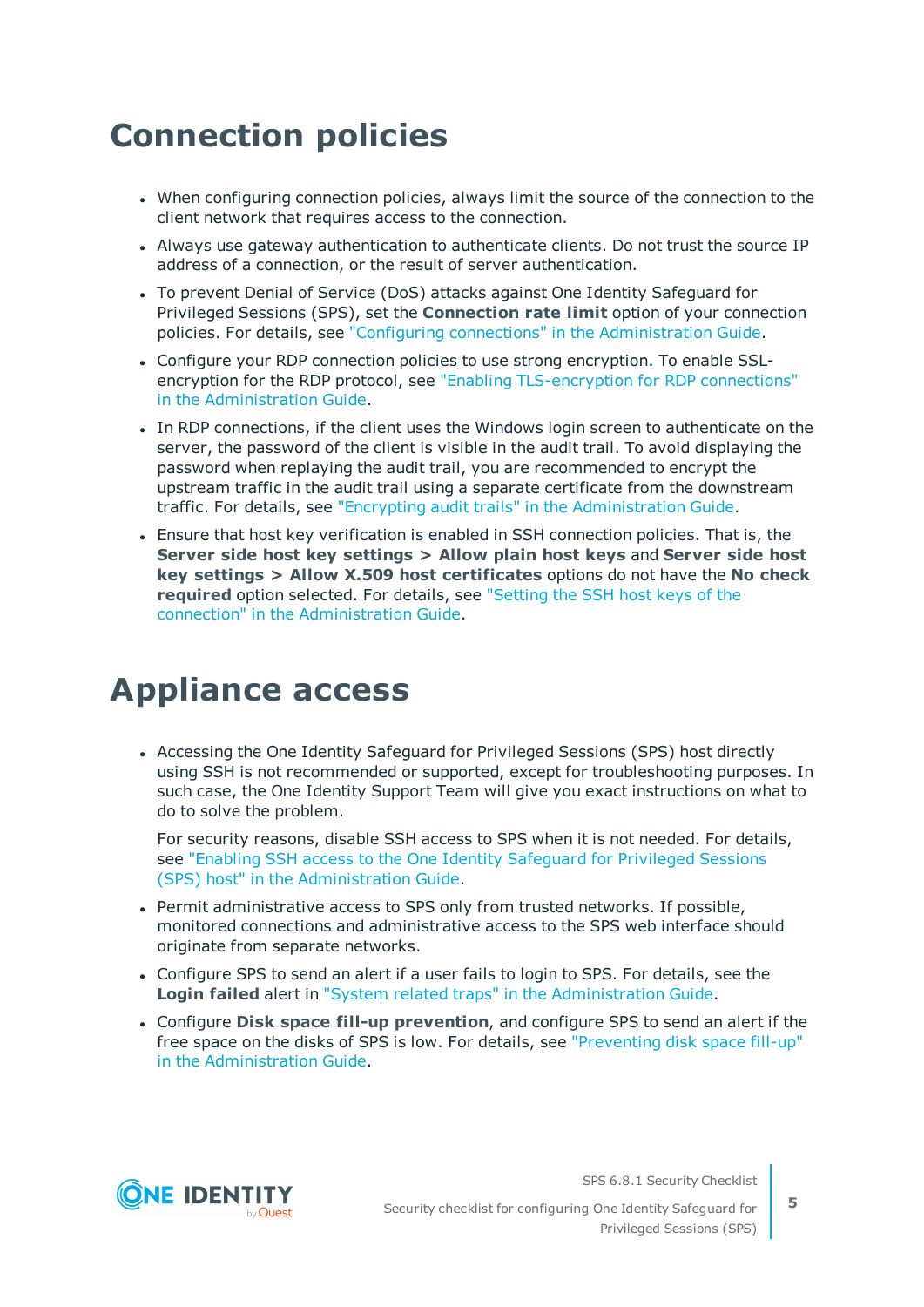# <span id="page-5-0"></span>**Networking considerations**

- One Identity Safeguard for Privileged Sessions (SPS) stores sensitive data. Use a firewall and other appropriate controls to ensure that unauthorized connections cannot access it.
- If possible, enable management access to SPS only from trusted networks.
- Make sure that the HA interface of SPS is connected to a trusted network.



SPS 6.8.1 Security Checklist